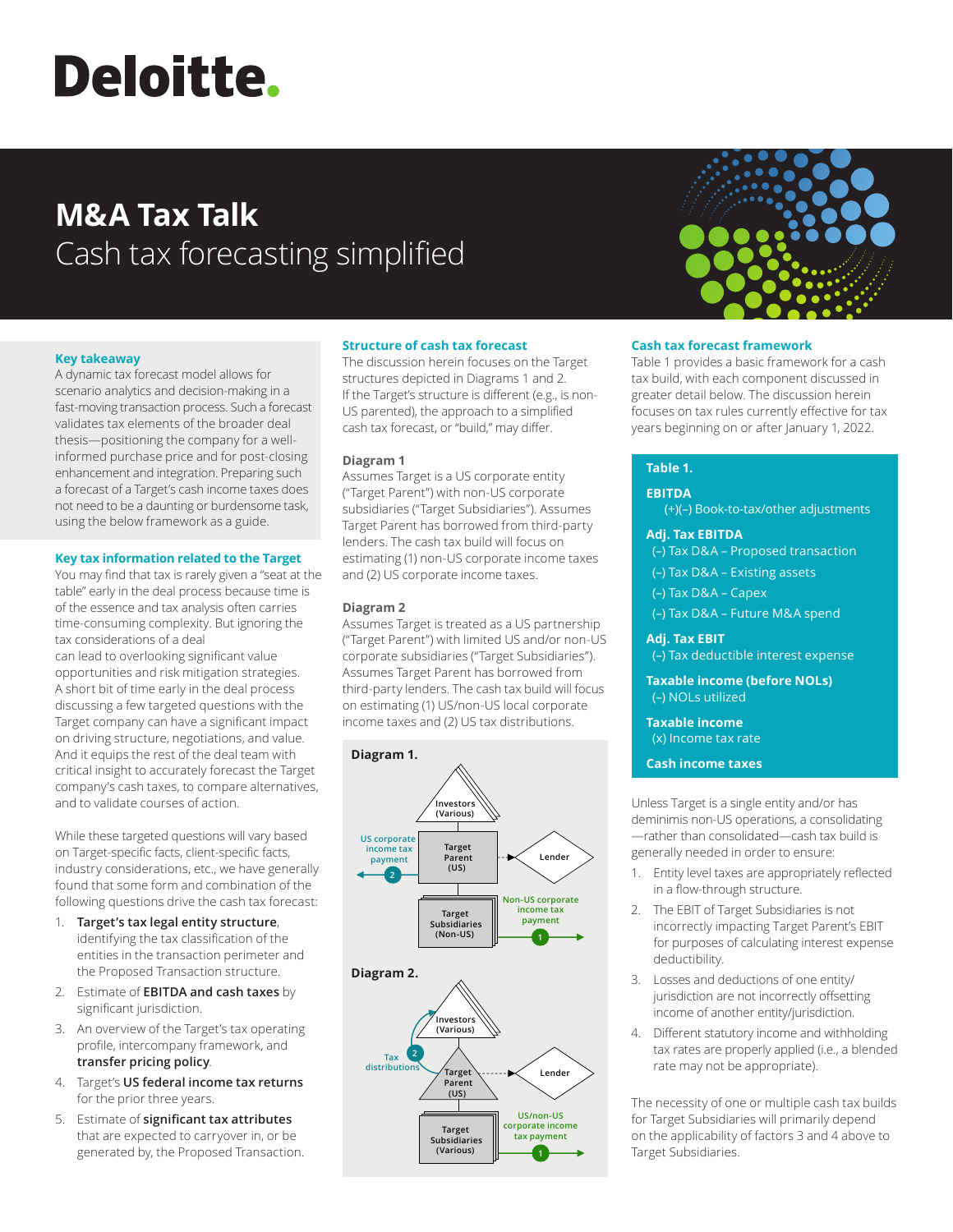#### **EBITDA**

EBITDA will need to be allocated between Target Parent and Target Subsidiaries. The bifurcation of EBITDA between Target Parent and Target Subsidiaries should reflect any significant intercompany transactions and transfer pricing.

Consider whether this allocation percentage remains constant during the holding period or varies (e.g., to reflect growth of non-US operations).

#### **Book-to-tax/other EBITDA adjustments**

The components outlined herein are the most common adjustments in walking from EBITDA to taxable income, but consider whether there are additional book-to-tax adjustments or other adjustments to EBITDA that should be incorporated in calculating tax EBITDA.

Adjustments could relate to the treatment of stock options deductions, transaction costs, deferred revenue, US taxation of non-US earnings (discussed further below), etc.

#### **Tax depreciation and amortization (D&A)**

If Target is engaged in a "capex-light" business, the cash tax build may be able to assume that tax D&A equals book D&A, but for most manufacturing businesses and software companies, that is not an appropriate assumption.

#### **Proposed transaction step-up**

If the acquisition of Target Parent is structured as an asset purchase or deemed asset purchase for tax purposes (e.g., acquisition of partnership interests), a tax basis step-up may be generated relative to the assets or interests acquired.

If the tax basis step-up was generated inside of a corporation (e.g., corporate acquirer of assets, Section 338(h)(10) election, etc.), the tax D&A related to the step-up may be incorporated into the tax build.

If the tax basis step-up was generated from the acquisition of partnership interests, the inclusion of the tax D&A related to the step-up as it relates to tax distributions will often be a matter of negotiation under any applicable credit agreement and/or the partnership agreement.

#### **Existing assets**

To the extent Target Parent has significant existing tax basis in depreciable and/or amortizable assets, consider whether to incorporate the runoff of such tax basis in the cash tax build.

It is common to see significant existing tax basis when the target company owns its

facilities and/or has completed acquisitions that generated amortizable tax basis.

#### **Capital expenditures (Capex)**

The cash tax build will need to reflect tax depreciation related to capex. US tax rules (Section 168(k)) generally provide that, in the case of "qualified property" (generally property with a recovery period of 20 years or less) placed in service before January 1, 2023, a tax deduction (referred to as "bonus depreciation" or "immediate expensing") is available equal to 100% of the cost of such property (the applicable percentage decreases by 20% for property placed in service each year thereafter).

For purposes of the cash tax build, any residual capex spend not eligible for immediate expensing should be depreciated over the remaining useful life, depending on asset class (e.g., generally, a tax life of 7 years is appropriate for machinery and equipment). Note that non-residential real property is not eligible for immediate expensing and generally has a tax life of 39 years.

For companies engaged in R&D and software development, the tax D&A rules operate differently beginning in 2022.

For purposes of the cash tax build, any R&D and software development expenditures included in EBITDA should be added back and aggregated with any such expenditures included in capex. The costs may then be amortized over 5 years (if US-related) or 15 years (if non-US-related). Consider incorporating a blended amortization life, assuming a mix of US and non-US R&D resources.

#### **Future M&A**

To the extent the deal model includes spend for future acquisitions, consider whether such M&A spend may generate amortizable tax basis (e.g., an acquisition of assets, an acquisition of partnership interests, etc.) that should be incorporated into the cash tax build.

If there is a specific acquisition in the pipeline, the transaction structure and availability of a tax basis step-up may be known. However, more commonly, deal models contemplate general M&A and therefore assumptions will need to be made about the portion of M&A spend related to (i) US asset/deemed asset acquisitions and (ii) the portion of the spend allocated to (iii) that relates to amortizable basis.

#### **Tax-deductible interest expense** Assuming the deal model contemplates financing, it will be key to analyze the tax interest expense deductibility rules in the cash tax build. As indicated above, for purposes of this discussion, it has been assumed that all

third-party debt is at the level of Target Parent. Generally, such assumption is reasonable, unless there is existing non-US debt and/or a planned structure to push debt down.

US interest expense (inclusive of OID) is limited to 30% of US tax EBIT (Section 163(j)). Excess interest amounts carry over to future years. Financing fees are generally amortized for tax purposes over the term of the loan.

#### **Tax net operating losses (NOLs) Quantity**

If the Target company has existing NOLs and/or an NOL will be generated in connection with the Proposed Transaction (e.g., as a result of taxdeductible transaction costs), consider incorporating the NOL carryforward into the cash tax build.

Note that sellers often seek to negotiate for payment for any pre-transaction NOLs (or other tax attributes) that are utilized post-transaction. Therefore, consider toggling on/off the impact of such a payment (e.g., up-front adjustment to purchase price or payment on an as-realized basis) on cash flow related to tax.

#### **Usability**

US tax rules (Section 382) generally limit the usability of NOLs following a change in control (generally defined as a cumulative 50% ownership change over a rolling 3-year period). The annual Section 382 limitation is generally equal to the fair market value of a corporation's equity immediately prior to the ownership change (with certain adjustments for debt financed acquisitions) multiplied by the applicable long-term tax-exempt rate as published by the IRS. Under current tax rules, that limitation may be increased over the first five years after an ownership change if there is a net unrealized built-in gain in the company's assets at the time of change. Refer to the S[ection 382](https://www2.deloitte.com/content/dam/Deloitte/us/Documents/Tax/us-tax-ma-talk-october.pdf) Tax Talk for more information.

To the extent the Section 382 limitation is expected to significantly limit the usability of NOLs in a given year, it will be important to incorporate such limitation into the cash tax build. Further, to the extent the Target is subject to a prior Section 382 limitation that is more restrictive than the Proposed Transaction's limitation, such restriction should be reflected.

Subject to the Section 382 limitation described above, (i) US federal NOLs generated prior to 2018 may be carried forward 20 years and offset 100% of US federal taxable income in a given year and (ii) US federal NOLs generated in 2018 or subsequent years may be carried forward indefinitely and offset 80% of US federal taxable income in a given year (Section 172).